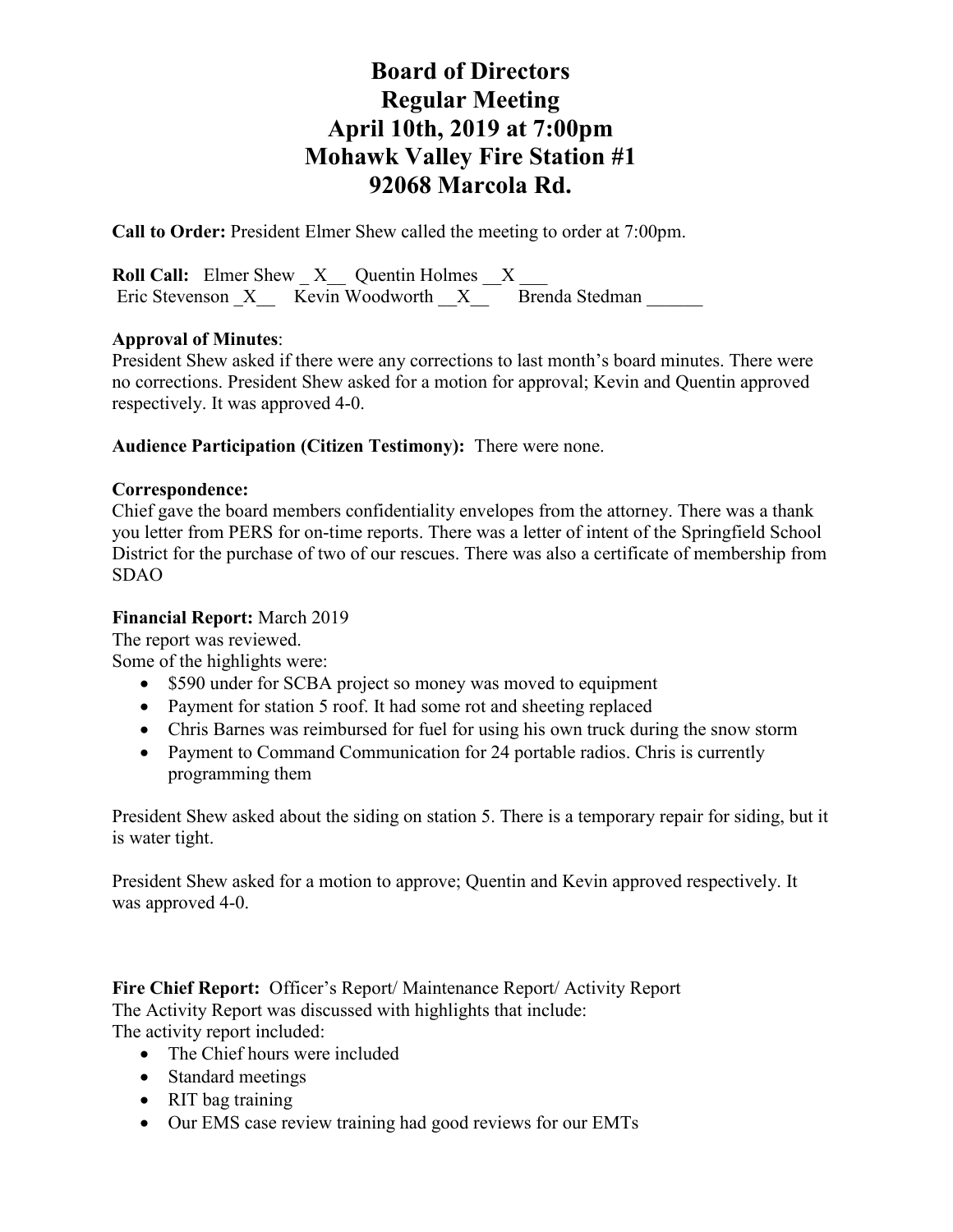- CPR refresher
- Our total calls are down for the year compared to last year
- A new layout for calls was presented

## **Maintenance Report**

The Maintenance report was reviewed. The highlights were:

- Prep old rescues to sale to Springfield School District
- New roof on station 5 done by McKenzie Roofing
- Inventory and tune-up of chainsaws
- The body seam leak in the new rescue has been repaired
- Pickup the new rescue from Salem
- Diagnose and replace compressor at station 2

## **Old Business**:

1. Station 2

The county wanted a well put in to the other plot or give an easement to use our well. Chief proposes a conditional agreement that we will allow water rights, but a permitted structure should be built, and the builder should reimburse us for half of the well plus maintenance and the pump. This agreement was approved but Mr. Russell didn't sign right away. He eventually signed and now we are waiting for some water test to be done. The county says the lot cannot be used for residential. The plan is to make housing for the firefighters so will be checking on if we are waived from this county stipulation once we get the land.

## 2. Project Update

There is no update on the engine even though we asked to be invoiced without receiving it. 2 rescues are here and should be in service within 1-2 months. There are been more training with the airpacks. The airpacks have been given good reviews from the volunteers.

## 3. Alfalfa Fire District

Alfalfa's board approved the contract. Their Chief wants to do a walk-through next week and will sign the contract soon.

## 4. Protection Contracts

The attorney office sent the board information their envelopes. Chief found paperwork that the citizens from the last meeting did sign protection contracts, two in 2014 and one in 2015,stating they would pay the same fee as residents. We are still waiving the fee for this year because we said we would, but a letter will go out saying if they don't pay their fee next year, their contract will expire at the end of 2019.

Kevin suggested we attach a copy of the rate schedule for people without contracts and a copy of their signed contracts.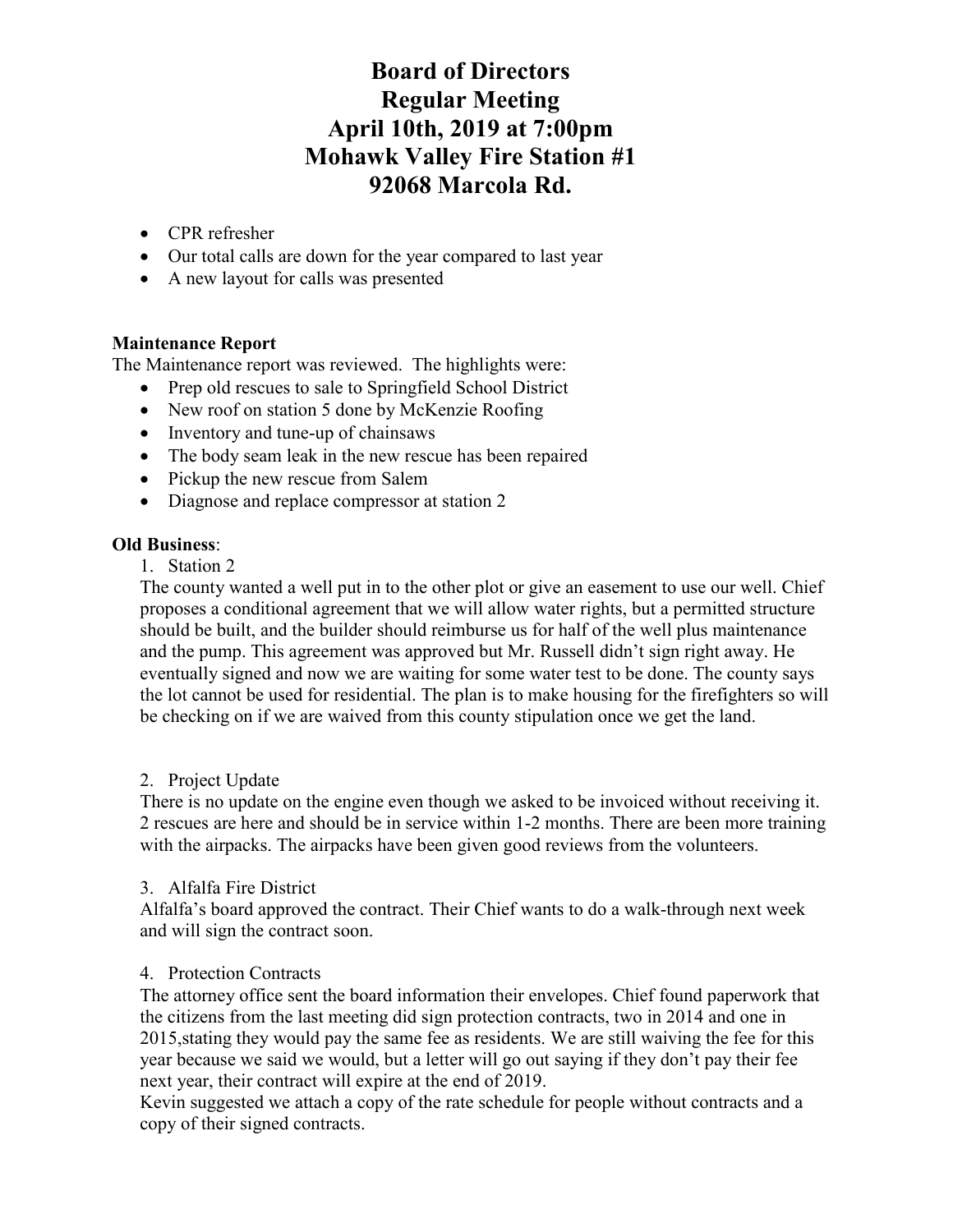We are currently working on a  $10<sup>th</sup>$  protection contract.

#### 5. Station 5

We were able to replace within the current budget year. It is a limited lifetime warranty and is a 30 year old roof. We will be trimming the trees behind station 5.

#### **New Business:**

#### 1. Chief Review

The reviews from the Chief were shown to each board member. The public needs to be notified of the results and it needs to be on record that the board is happy or not with the Chief's performance. President Shew asked for a motion to approve a satisfactory performance; Quentin and Kevin approved respectively. It was approved 4-0.

2. Budget There is a budget meeting after the regular board meeting.

#### **Items Not on Agenda:**

Vice President Woodworth would like to hold a community open house to talk about being prepared for emergencies such as floods, snow storms and earthquakes. He is wanting to create a community cert team of volunteers. He reserved the High school gym for April 18<sup>th</sup> in the evening to educate the community about being prepared. The Chief and Kevin will debrief the floods and the snow storm, find out concerns and find if there is interest for the community cert team. Chief comments that the Mohawk Valley is probably at the bottom of the list to get things because they still have not received their requested sandbags.

Chief reminded everyone that Chris Barnes and himself will be at a conference on Wednesday.

#### **Future Meeting Agenda Items:**

#### **Next meeting is on May 8th, 2019 at 7:00pm**

Adjourn: Adjourned at 7:40pm.

President Shew asked for a motion to adjourn. Quentin and Kevin approved respectively; approved 4-0.